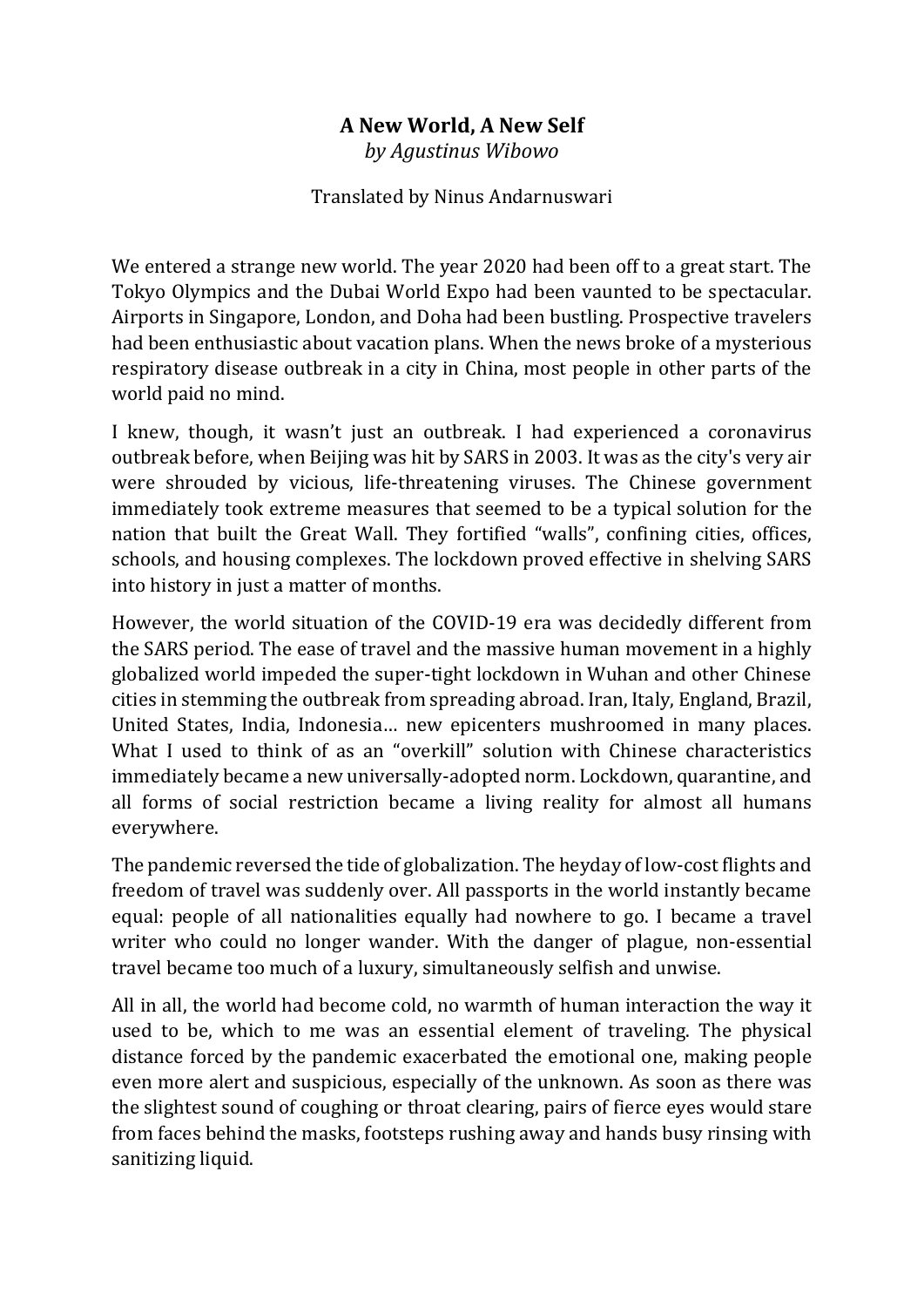Weeks went by, and then months; the pandemic was lasting far longer than the most optimistic had imagined. People were locking themselves inside the house for a long time, and yet the wheel of life had to keep turning. Radical solutions had to be embraced, which under normal conditions wouldn't have been considered.

Offices, which used to place great importance on presence and punctuality, were forced to remain productive although staff worked from home. School continued throughout the year without face-to-face contact. Virtual meeting applications, alien to most people before the pandemic, now became an integral part of everyday life.

The pandemic turned the world into a global social experiment laboratory, bringing about a massive digital revolution in people's way of life. Everyone, in metropolises and remote hinterlands, inevitably adopted the digital communication technology. The pandemic has moved everything online: work, study, graduations, meetings, reunions, marriages, funerals, worship, sports, tourism, shopping, treatment… Even street food vendors in Jakarta now accept digital payments and serve online orders through marketplace platforms. Those who are not quick to adapt to this change will surely be left behind and crushed.

In the early days of the pandemic, I faced the same anxiety as many others who were on the verge of losing their livelihoods. Literary festivals, book fairs, literacy discussions, writing workshops, and all events that would bring out crowds had to be cancelled—and these were important sources of income for writers like me. Thanks to technological adaptation, though, all of those moved to the virtual realm. In an instant, my apartment turned into a recording studio, equipped with video cameras, microphones, tripod, green screen, ring light… From morning to night, it was a virtual meeting in one Zoom room followed by virtual workshop session in another, followed by live broadcasts on Instagram and YouTube, interspersed with status updates and photo uploads.

The pandemic wasn't all bad. Indeed, it confined us in increasingly narrow social bubbles, but we also became increasingly connected to each other in the virtual world. Exchanges of information, knowledge, and ideas became more frequent, widespread, and inexpensive. Writing classes that I had taught in the past could only be attended by a dozen students who lived in one city; now, hundreds of students were there, spread to the farthest corners of the archipelago, even in Europe and America. And virtual literary festivals allowed for direct dialogues with great internationally-known writers without us having to leave our homes.

The digital revolution in the pandemic era expanded learning space ever wider in cyberspace. We found all kinds of knowledge among billions of YouTube videos and millions of hours of podcast streaming. During my stay at home, I devoured a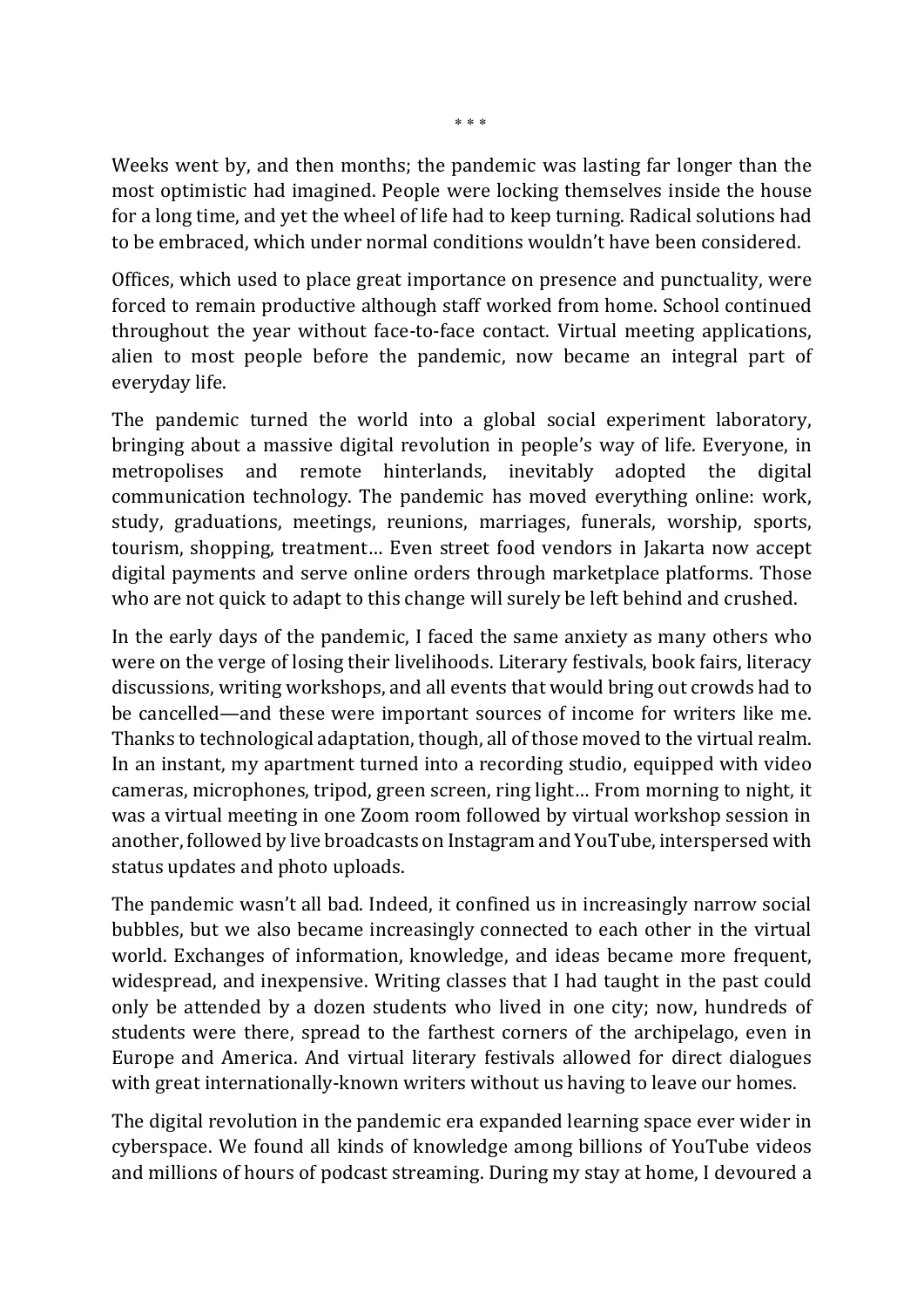hundred hours of lectures by an American psychology professor on toxic relationships, attended an Australian therapist's webinar on self-love meditation, and watched a flood of videos about snakes to cure my phobia. What changed my life the most was the science of investing.

The pandemic sparked innovations in the financial sector so that investing in stocks became incredibly easy. With just the touch of a finger on the screen, we could buy and sell stocks with the smallest amount of capital. For sure, there were myriads of new things to learn for a novice like me, but YouTube was an extraordinary teacher. From hundreds of educational videos by international experts and local practitioners, I learned about fundamental and technical analysis, how to read financial reports and price movement charts, how to predict money flows, and how to forecast market momentum. Economic terms, which used to be like the language of the gods, became very clear and relevant to me.

According to data from the Indonesia Stock Exchange, the number of stock investors rose during the 2020 pandemic by 56%. Perhaps a lot of people were bored at home and needed new preoccupations, or they could be looking for passive income to deal with growing uncertainty. These newbies, I myself included, were dubbed the "corona generation investors". Immediately I discovered that so many people around me had become market players. Millennials and Generation Z hanging out in cafes were busy discussing bitcoin. People in apartment elevators muttered about digital bank stock charts. Even my editor at the newspaper greeted me every day by asking about my portfolio, just as the English greet each other by asking about the weather.

\* \* \*

Change is inevitable. The COVID-19 pandemic proved that humans are creatures with extraordinary ability to adapt to disasters. And there had been so many pandemics throughout history that, in the end, brought good to human life. The terrible Black Death pandemic in the 14th century raised the living standard of common people and sparked the birth of the Renaissance in Europe. The Spanish Flu pandemic in the early  $20<sup>th</sup>$  century sparked improvements in healthcare, sanitation, and medical technology innovation. Who knows to what point of the digital revolution the COVID-19 pandemic will lead us?

However, we humans were not intended to live in confinement. Prolonged restrictions on movement created new abnormalities, such as mental disorders and changes in patterns of human interaction. I longed to see smiles on people's faces. I missed handshakes and vibrant human touch. I felt there was something deeply wrong with me when I started talking to myself to break the silence of my apartment room that lacked human voice.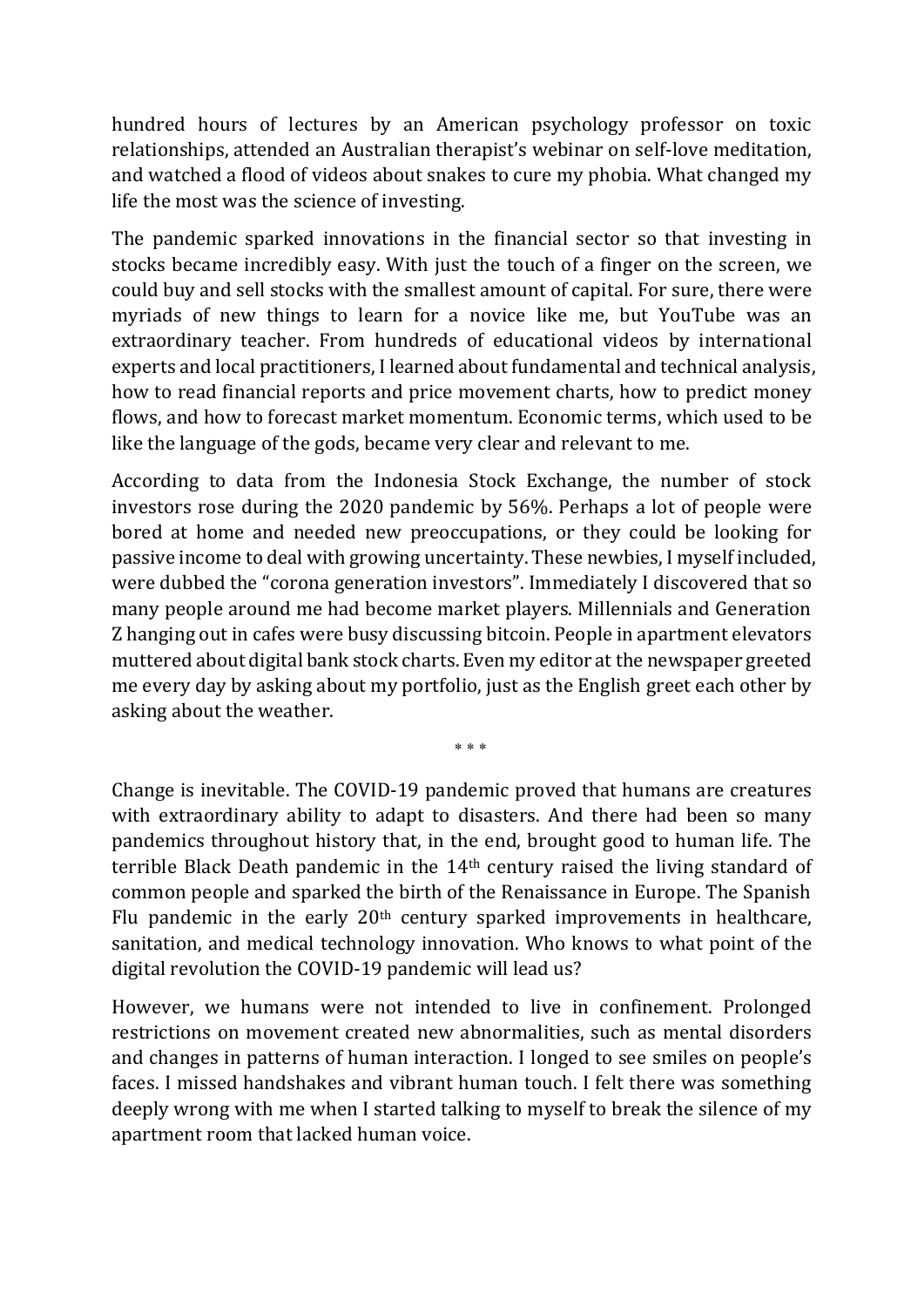Of course, I could easily turn on instant messaging or virtual meeting applications to connect with close friends. But with so many virtual meetings and webinars, even chatting through an app felt more like work than entertainment. Maybe it is the so-called "Zoom Fatigue" syndrome. Just attending a lot of webinars was exhausting, especially if you were a speaker. I had to constantly encourage myself to maintain my speaking passion in front of a dead machine, and after a long session I always slumped into bed for the night to recharge.

How lucky are those of us who experienced childhood before the pandemic. How sorry I was for the children who grew up in the time of the pandemic, locked up at home every day and constantly facing screens. A friend, a father, shared his worry about his five-year-old son. The kid had not seen any outsiders in a year and went into a hysterical screaming fit whenever facing someone unknown.

Our world seemed quiet and introverted, but in cyberspace it was truly noisy and extroverted. People who stayed at home became very active in sharing all trifles of life on social media, whether dance, lunch menu, joke, cat activity, trivial comment, or puffy face after waking up. In just one minute of the pandemic year, more than 500 hours of videos were uploaded to YouTube and more than 695 thousand "stories" were posted on Instagram.

All of these became an endless source of entertainment, all the more crucial for us in relieving stress in this difficult time. We were exhausted, fearful, depressed, and lonely for being confined for months at home during the pandemic, not to mention the barrage of sad news from relatives and friends. Lying in bed and scrolling through social media on the smartphone or watching a series on Netflix gave us a soothing sensation of peace. Next thing we knew, though, three hours had passed; these gadgets and television hypnotize us to stay glued and stare. Yet, afterward, instead of feeling rested and refreshed, our fatigue just doubled. Guilt loomed and life felt empty.

I became a little less dependent on social media after learning about stocks. But it was like escaping from of a lion's mouth to stumble into a crocodile's mouth. Watching the price of a stock I owned suddenly skyrocketing generated an adrenaline rush, my heart racing and my hands breaking out in cold sweat. The blissful sensation of the dopamine felt like an intoxicating drug, leaving me wanting more.

Returns on investment did relieve a lot of my anxiety from financial stress. But it wasn't a free lunch, either. During daily trading hours, I got fixated on the everchanging charts of numbers and graphs, while trying to think fast, with fingers nimble to execute decisions. When the market reversed direction, the pain immediately spread throughout the body, the tension intensified. Stock morning, stock afternoon, stock evening. Even when I slept at night, my dreams contained stock codes.